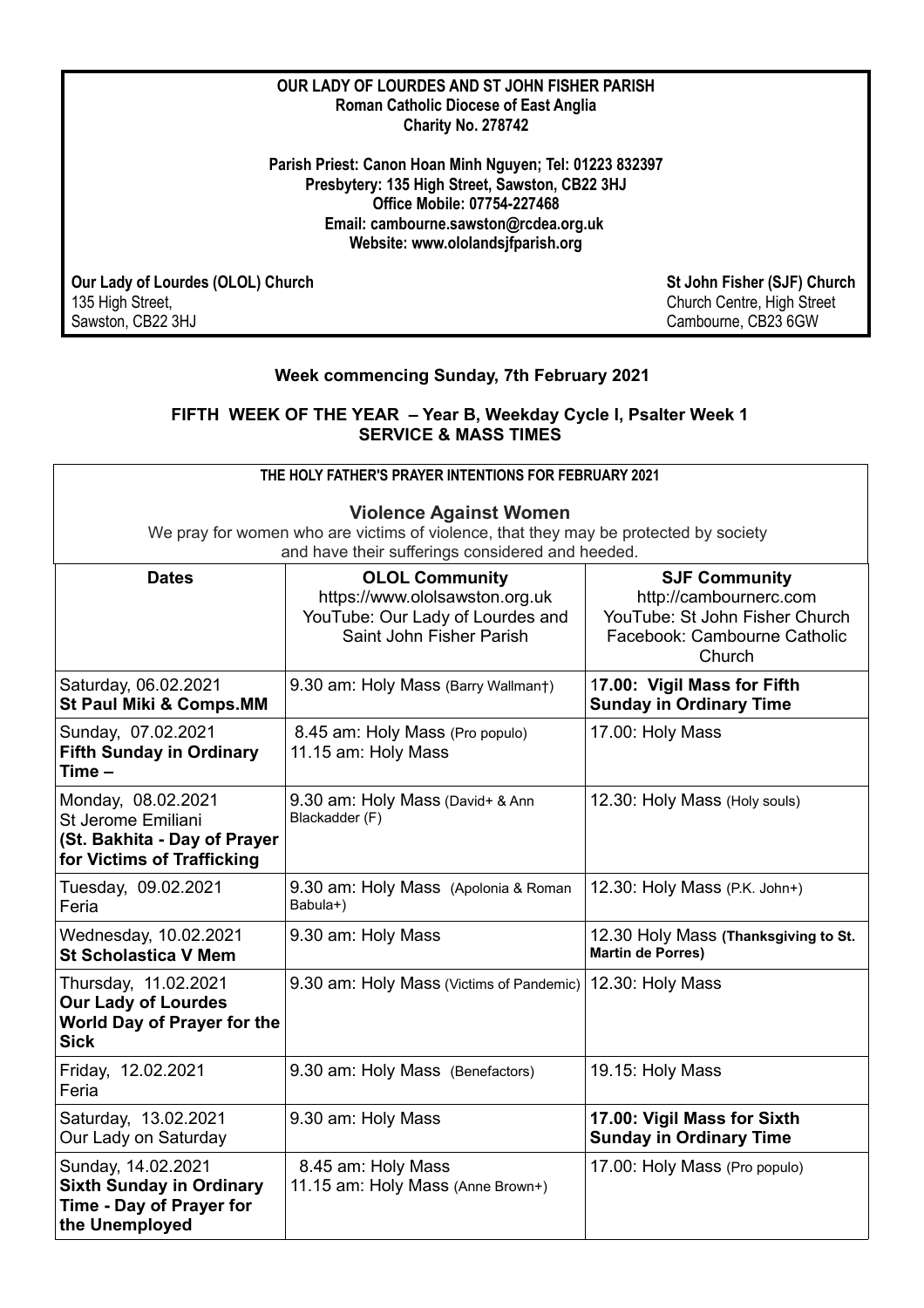**ENTRANCE ANTIPHON:** (Ps 94:6-7) O come, let us worship God and bow low before the God who made us, for he is the Lord our God.

### **PENITENTIAL RITE**

Priest: Have mercy on us, O Lord. All: For we have sinned against you. Priest: Show us, O Lord your mercy. All:And grant us your salvation.

# **THE GLORIA**

Glory to God in the highest, and on earth peace to people of good will. We praise you, we bless you, we adore you, we glorify you, we give you thanks for your great glory, Lord God, heavenly King, O God, almighty Father. Lord Jesus Christ, Only Begotten Son, Lord God, Lamb of God, Son of the Father, you take away the sins of the world, have mercy on us; you take away the sins of the world, receive our prayer; you are seated at the right hand of the Father, have mercy on us. For you alone are the Holy One, You alone are the Lord, you alone are the Most High, Jesus Christ, with the Holy Spirit, in the glory of God the Father. Amen

# **LITURGY OF THE WORD**

**First Reading:** book of Job (7:1-4, 6-7) *Restlessly I fret till twilight falls.*

Job began to speak:

Is not man's life on earth nothing more than pressed service, his time no better than hired drudgery? Like the slave, sighing for the shade, or the workman with no thought but his wages, months of delusion I have assigned to me, nothing for my own but nights of grief. Lying in bed I wonder, 'When will it be day?' Risen I think, 'How slowly evening comes!' Restlessly I fret till twilight falls. Swifter than a weaver's shuttle my days have passed, and vanished, leaving no hope behind. Remember that my life is but a breath,and that my eyes will never again see joy.

**Responsorial Psalm:** (Ps 146:1-6. R. v.3)

# **R. Praise the Lord who heals the brokenhearted.**

Praise the Lord for he is good; sing to our God for he is loving: to him our praise is due. **R**

The Lord builds up Jerusalem and brings back Israel's exiles, he heals the broken-hearted, he binds up all their wounds. He fixes the number of the stars; he calls each one by its name. **R**

Our Lord is great and almighty; his wisdom can never be measured. The Lord raises the lowly; he humbles the wicked to the dust. **R**

**Second Reading:** 1 Corinthians (9: 16-19, 22-23) *I should be punished if I did not preach the Gospel*

I do not boast of preaching the gospel, since it is a duty which has been laid on me; I should be punished if I did not preach it! If I had chosen this work myself, I might have been paid for it, but as I have not, it is a responsibility which has been put into my hands. Do you know what my reward is? It is this: in my preaching, to be able to offer the Good News free, and not insist on the rights which the gospel gives me.

So though I am not a slave of any man I have made myself the slave of everyone so as to win as many as I could. I made myself all things to all men in order to save some at any cost; and I still do this, for the sake of the gospel, to have a share in its blessings.

**Gospel Acclamation:** (Jn: 8:12)

### **Alleluia, alleluia! I am the light of the world, says the Lord, anyone who follows me will have the light of life. Alleluia!**

**Gospel:** Mark(1:29-39) *He cured many who were suffering from diseases of one kind or another.*

On leaving the synagogue, Jesus went with James and John straight to the house of Simon and Andrew. Now Simon's mother-in-law had gone to bed with fever, and they told him about her straightaway. He went to her, took her by the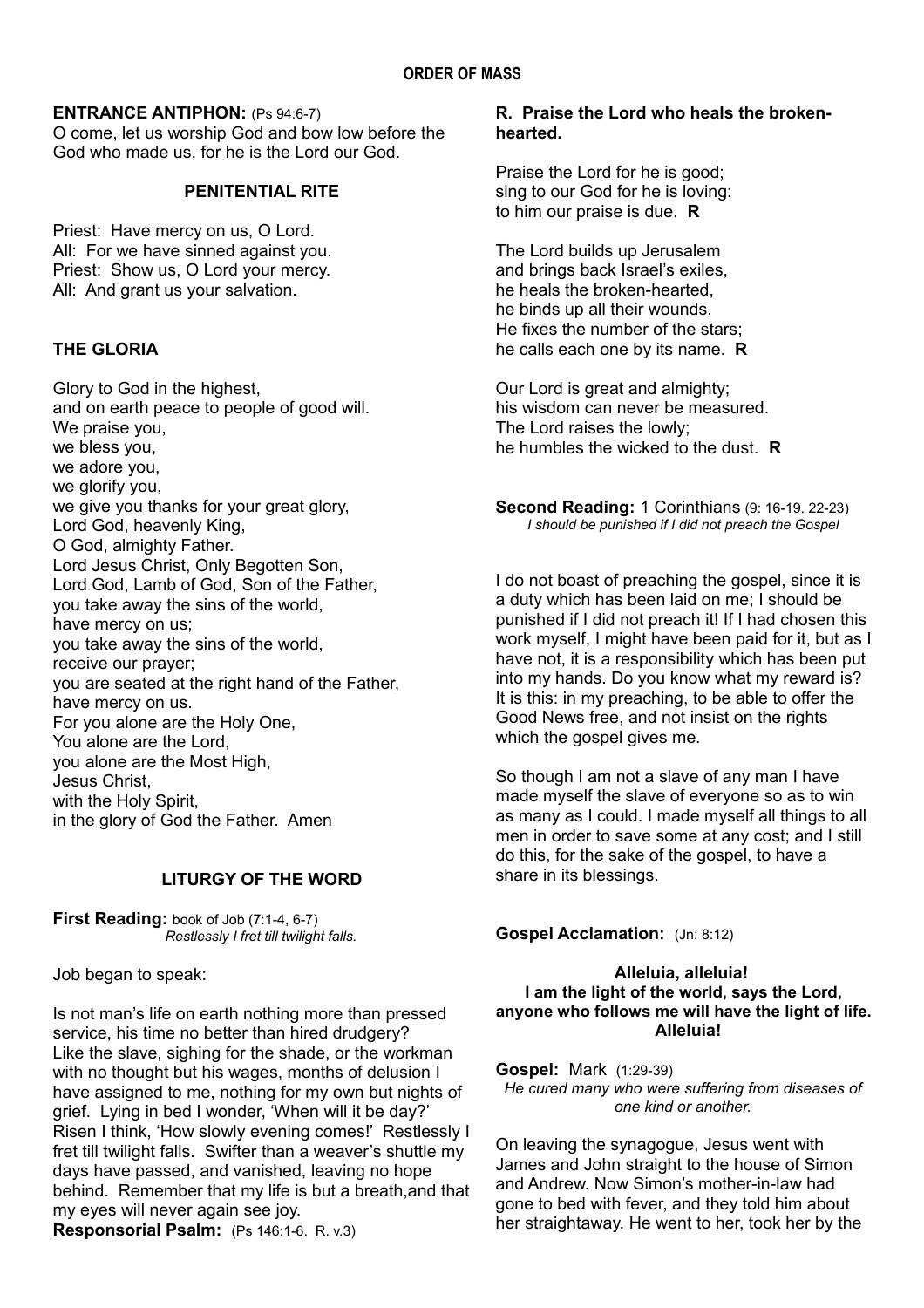hand and helped her up. And the fever left her and she began to wait on them.

That evening, after sunset, they brought to him all who were sick and those who were possessed by devils. The whole town came crowding round the door, and he cured many who were suffering from diseases of one kind or another; he also cast out many devils, but he would not allow them to speak, because they knew who he was.

In the morning, long before dawn, he got up and left the house, and went off to a lonely place and prayed there. Simon and his companions set out in search of him, and when they found him they said, 'Everybody is looking for you.' He answered, 'Let us go elsewhere, to the neighbouring country towns, so that I can preach there too, because that is why I came.' And he went all through Galilee, preaching in their synagogues and casting out devils.

# **The Nicene Creed**

I believe in one God, the Father almighty, maker of heaven and earth, of all things visible and invisible.

I believe in one Lord, Jesus Christ, the Only Begotten Son of God, born of the Father before all ages. God from God, Light from Light, true God from true God, begotten, not made, consubstantial with the Father; through him all things were made. For us men and our salvation he came down from heaven, **(please bow)** *and by the Holy Spirit was incarnate of the Virgin Mary, and became man.*

#### For our sake

he was crucified under Pontius Pilate, he suffered death and was buried, and rose again on the third day in accordance with the Scriptures. He ascended into heaven and is seated at the right hand of the Father. He will come again in glory to judge the living and the dead and his kingdom will have no end.

I believe in the Holy Spirit, the Lord, the giver of life, who proceeds from the Father and the Son, who with the Father and the Son is adored and glorified, who has spoken through the prophets.

I believe in one, holy, catholic and apostolic Church. I confess one Baptism for the forgiveness of sins and I look forward to the resurrection of the dead and the life of the world to come. Amen.

**Communion Antiphon** (Cf Ps 106: 8-9)

**Let them thank the Lord for his mercy, his wonders for the children of men for he satisfies the thirsty soul, and the hungry he fills with good things.**

#### **SPIRITUAL COMMUNION**

My Jesus, I believe that you are present in the Holy Sacrament of the altar. I love you above all things and I passionately desire to receive you into my soul. Since I cannot now receive you sacramentally, come spiritually into my soul so that I may unite myself wholly to you now and forever. Amen.

### **PRAYER FOR THE ELECTION OF A BISHOP**

O God, Eternal Shepherd who govern your flock with unfailing care grant in your boundless fatherly love a pastor for your Church who will please you by his holiness and to us show watchful care. Through our Lord Jesus Christ your Son, who lives and reigns with you in the unity of the Holy Spirit, God, for ever and ever. Amen.

#### **NOTICES**

*In Memoriam:* All who have gone before us, especially those whose anniversaries occur around this week: Owen Meehan, George Sylvester, Ida Jones, Louisa Lockwood, George Jezierski and Robert Handley

**+ SUNDAY COLLECTIONS:** In the current circumstances it is no longer practical to take a cash collection each week. If you wish to give an offering, please give by standing order or make a bank transfer. If this is impossible for you, we will accept cash or cheque placed in an envelope. Your help would be greatly appreciated.

Thank you very much for your generosity. Last week you gave:

**- OLOL:** Standing Orders: £785; Offertory £104, Mass Stipends: £60; Stole Fee: £199; Missio £30; Donation: £25

**- SJF:** Standing Orders: £299; Donations: £140 (online) + £130 (cash); Mass stipends: £155.

### **+ Please contact the Parish Office by 12 Noon on Tuesday 16th Febuary 2021 if you would**